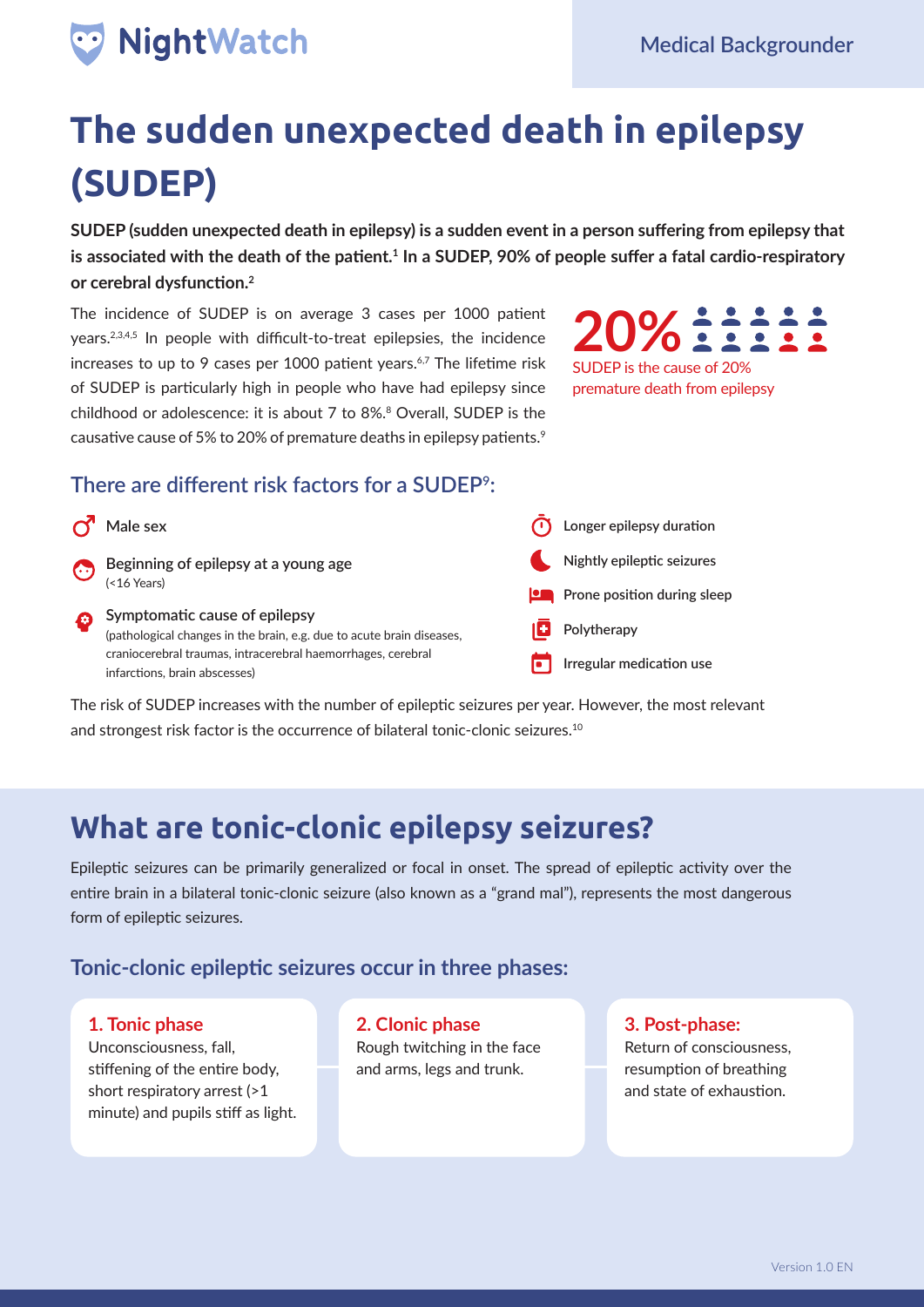*"Generalized tonic-clonic seizures occur in two phases: In the first phase the affected person loses consciousness, his extremities, but also his breathing becomes tense. In the second phase, rhythmic twitching occurs, which is also associated with a high risk of injury. However, it is critical that in both phases breathing does not function normally, which can lead to a lack of oxygen - especially in the brain".* 



**Prof. Dr. med. Andreas Schulze-Bonhage**  Head of Department at the Epilepsy Center of the University Medical Center Freiburg (European Reference Center)

In general, a tonic-clonic seizure can also develop from a focal seizure. Generalized tonic-clonic seizures can lead to suppression of cardiorespiratory functions in the early post-ictal phase and are therefore considered a relevant risk factor for SUDEP, as they can lead to death within about 10 minutes after the end of the seizure.



## **The role of cardiac dysfunction in epileptic seizures**

In connection with epileptic seizures, a large number of different cardiac dysfunctions of varying severity occur very frequently.11 In most cases (in 80-90% of all seizures) an increase in heart rate is already measurable at an early stage.<sup>12</sup> In generalized tonic-clonic seizures, the heart rate increases to 150 beats per minute on average.<sup>13</sup>

*"Tonic-clonic seizures usually last 80 to 120 seconds. However, breathing and heart rate can still be severely disturbed afterwards, which can result in a SUDEP. Therefore, rapid assistance - preferably within 3 minutes is important in the case of a nocturnal tonic-clonic seizure".*

**Prof. Dr. med. Andreas Schulze-Bonhage**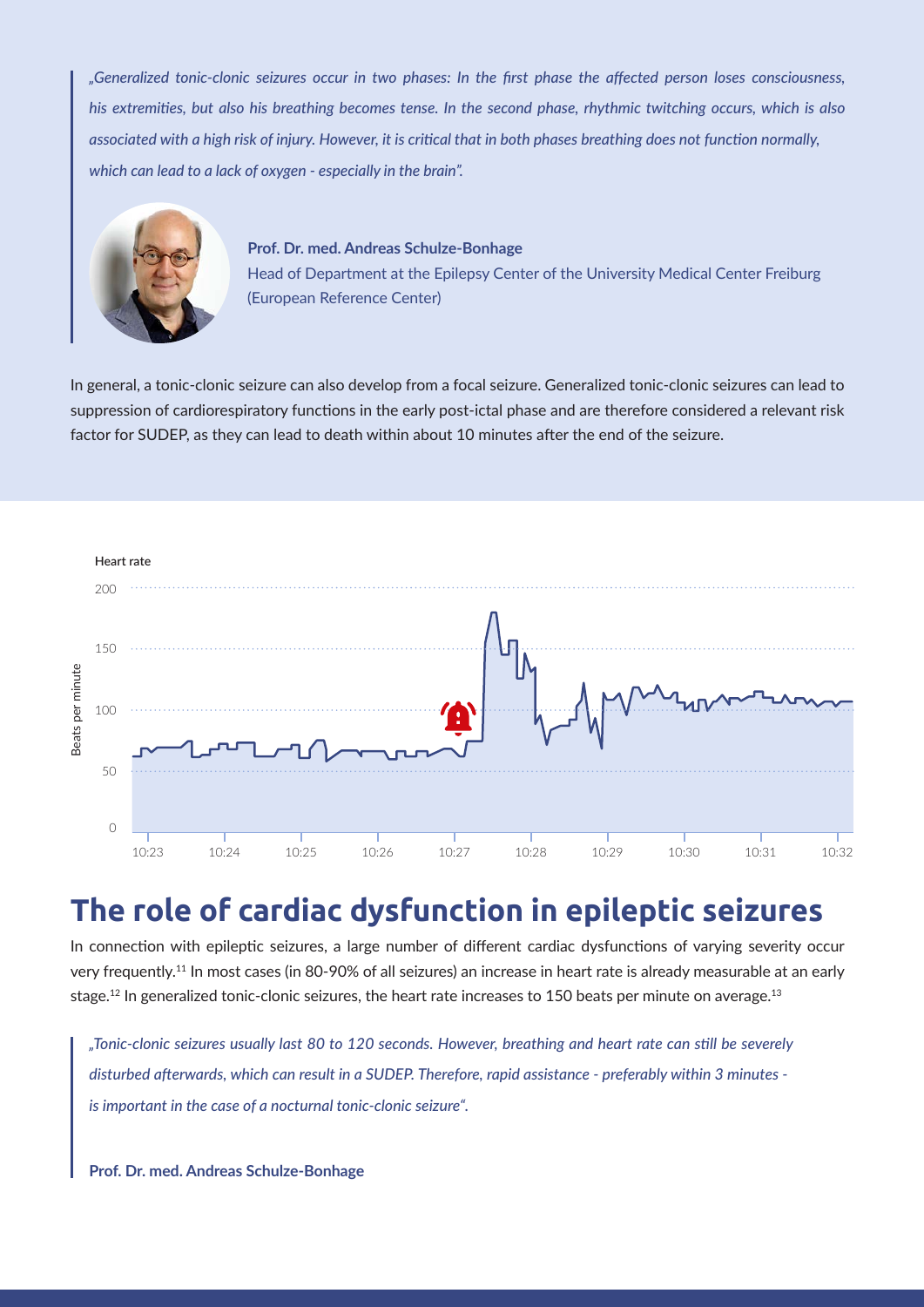## **Recommendations2,8 to avoid a SUDEP**

Frequently, a generalized tonic-clonic seizure - and thus also a SUDEP - can be prevented by drug control. In this context, comprehensive education of the epilepsy patient about the risks is an important instrument that can contribute to improving patient adherence. If drug therapy is not an effective option, successful epilepsy surgery or vagus nerve stimulation can reduce the risk of SUDEP. An additional measure is the nocturnal monitoring (supervision) of epilepsy patients. This can be done either by having another person sleep in the patient's room or by using electronic warning devices (e.g. NightWatch). In addition, relatives as well as nursing staff should be trained in performing cardiopulmonary resuscitation.

#### **SUDEP – Key Facts**

- **Unexpected death in epilepsy •**
- **Especially high risk for patients with generalized tonic-clonic seizures •**
- **Risk reduction through seizure control, patient education and monitoring •**

*"Un-controlled patients who continue to suffer many seizures are particularly at risk. This can be caused by a lack of adherence, but patients who have to take many drugs at the same time are also at risk. If these patients suffer many nocturnal tonic-clonic seizures and are poorly monitored, there is a high risk of a fatal event".* 

**Prof. Dr. med. Andreas Schulze-Bonhage**

# **Opportunities for patients and relatives to reduce SUDEP risk**

Successful drug therapy is crucial for seizure control. Although this is prescribed by the treating physician, patients and relatives make an important contribution by ensuring that the medication is taken regularly (compliance). In addition, comprehensive education about epilepsy and SUDEP is important. Furthermore, relatives and also nursing staff can enable the rapid initiation of life-sustaining measures in the case of SUDEP by monitoring the endangered epilepsy patient at night (e.g. using warning devices). This is because 86% of SUDEP cases occur when those affected are unobserved<sup>14</sup>, 90% of them at night, in the period between 10 p.m. and 6 a.m.<sup>4</sup>

**The risk of SUDEP can be reduced by 69%<sup>15</sup> by not allowing epilepsy patients to sleep unattended.**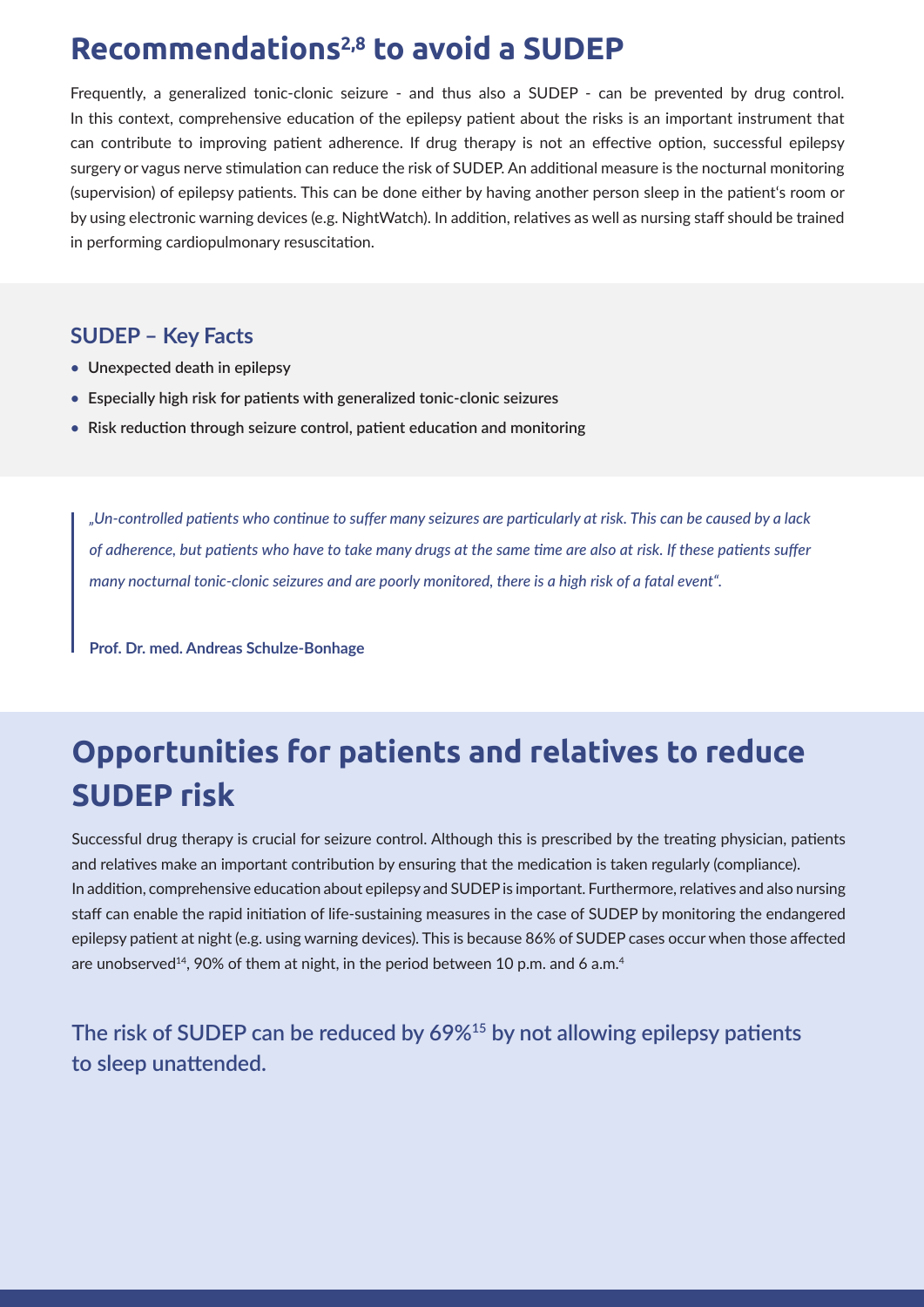#### **Examples of technical monitoring methods for seizure control**

**Bed sensors:** To monitor the nightly sleep of people with epilepsy, mattresses are equipped with a so-called bed sensor as standard. These sensors detect movements of the person concerned during sleep and can trigger an alarm if necessary via a special control unit. However, since tonic-clonic seizures in particular often begin initially with a stiffening of the body, such critical events are often registered by the bed sensors too late or not at all.

**Surveillance wearables:** The novel wearables (e.g. NightWatch) are attached to the upper arm of the affected person before falling asleep. NightWatch not only registers the nightly movements during sleep, but also controls the heart rate. Thus it detects 9 out of 10 clinically relevant seizures - in particular tonic-clonic seizures - at an early stage. Compared to bed sensors, NightWatch detects clinically relevant nocturnal seizures 3 times more frequently.<sup>16</sup>



*"Recently, there have been good, new developments in the field of night-time surveillance. Particularly noteworthy here are devices that the patient can wear while sleeping. These are similar to a Smartwatch and measure movements as well as heart rate. If a nocturnal tonic-clonic seizure is registered, the devices immediately trigger an alarm and inform caregivers. Compared to conventional bed sensors, these wearables are much more sensitive. The sensitivity is very high with an average of 90% detected tonic-clonic seizures".* 

**Prof. Dr. med. Andreas Schulze-Bonhage**

*"My son's attending physician had recommended NightWatch to us because my son repeatedly has tonic-clonic as well as static seizures, which the bed sensor used until then did not reliably register. Thanks to NightWatch this has now changed. The detection rate is many times better - finally almost every seizure is detected. Not only we, but also the nursing staff is enthusiastic about the device. It is easy to use, so that my son can also handle it. I would advise every affected person to apply for such a device".*



**Katja B.** Mother of a 30-year-old son suffering from generalized epilepsy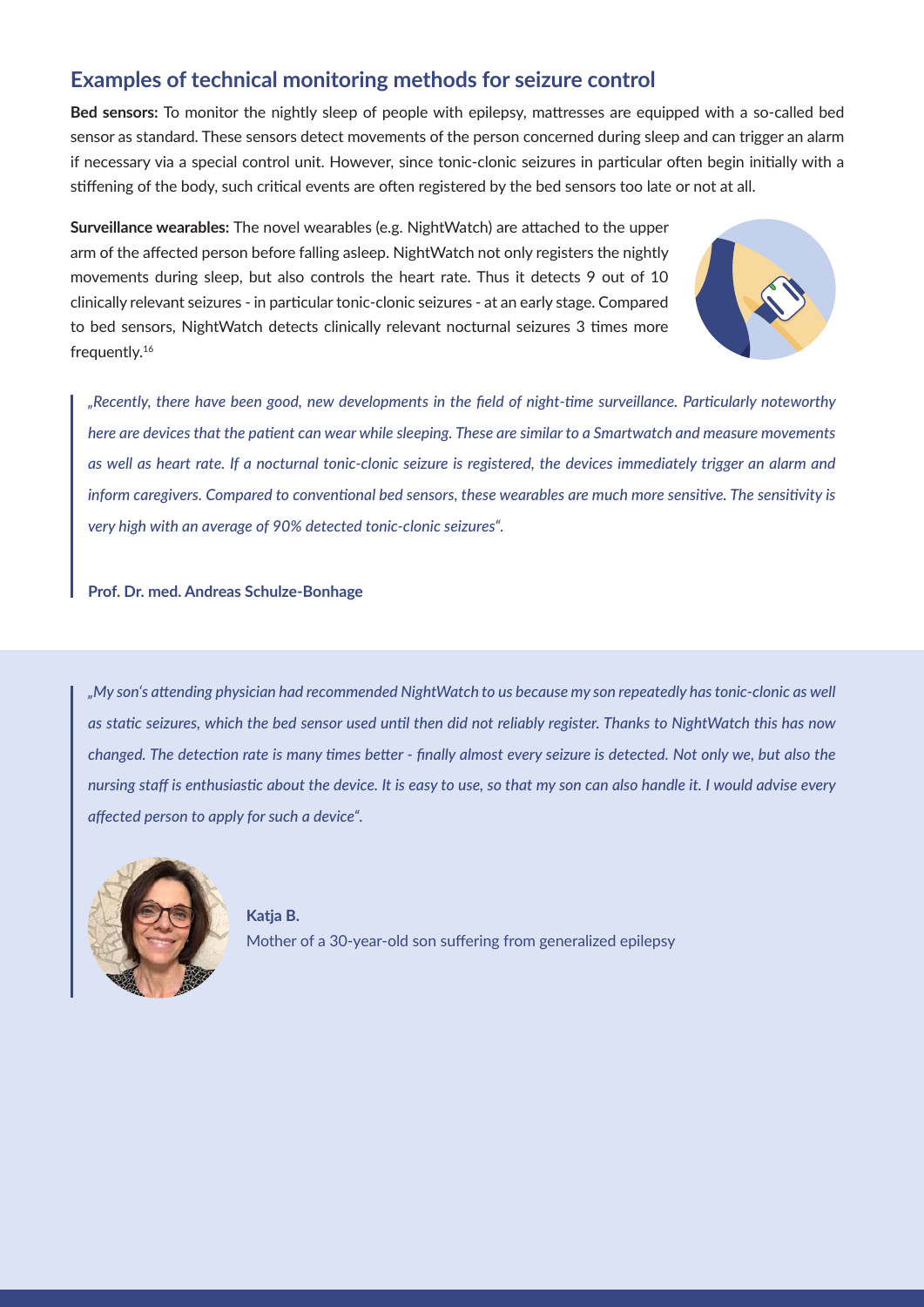

# **NightWatch - safe and effective seizure detection system**

Since 2018, NightWatch has been an effective monitoring device that alerts patients, parents/carers and nursing staff in the event of an epileptic seizure occurring during sleep. NightWatch was developed by the epilepsy centers Kempenhaeghe and SEIN (Netherlands) and was created in cooperation with the University Hospital Utrecht and the Technical University Eindhoven as well as patient organizations.

NightWatch consists of a wireless, comfortable arm module that precisely detects the heart rate and movements of the wearer while he or she is lying in bed. As soon as NightWatch suspects a severe epileptic seizure, a wireless alarm signal is transmitted to the caregiver in the other room via the associated base station.

#### *NightWatch is suitable for professional care facilities and for private use.*

### **Advantages of NightWatch:**



**Can improve the quality of care and relieve caregivers/nurses**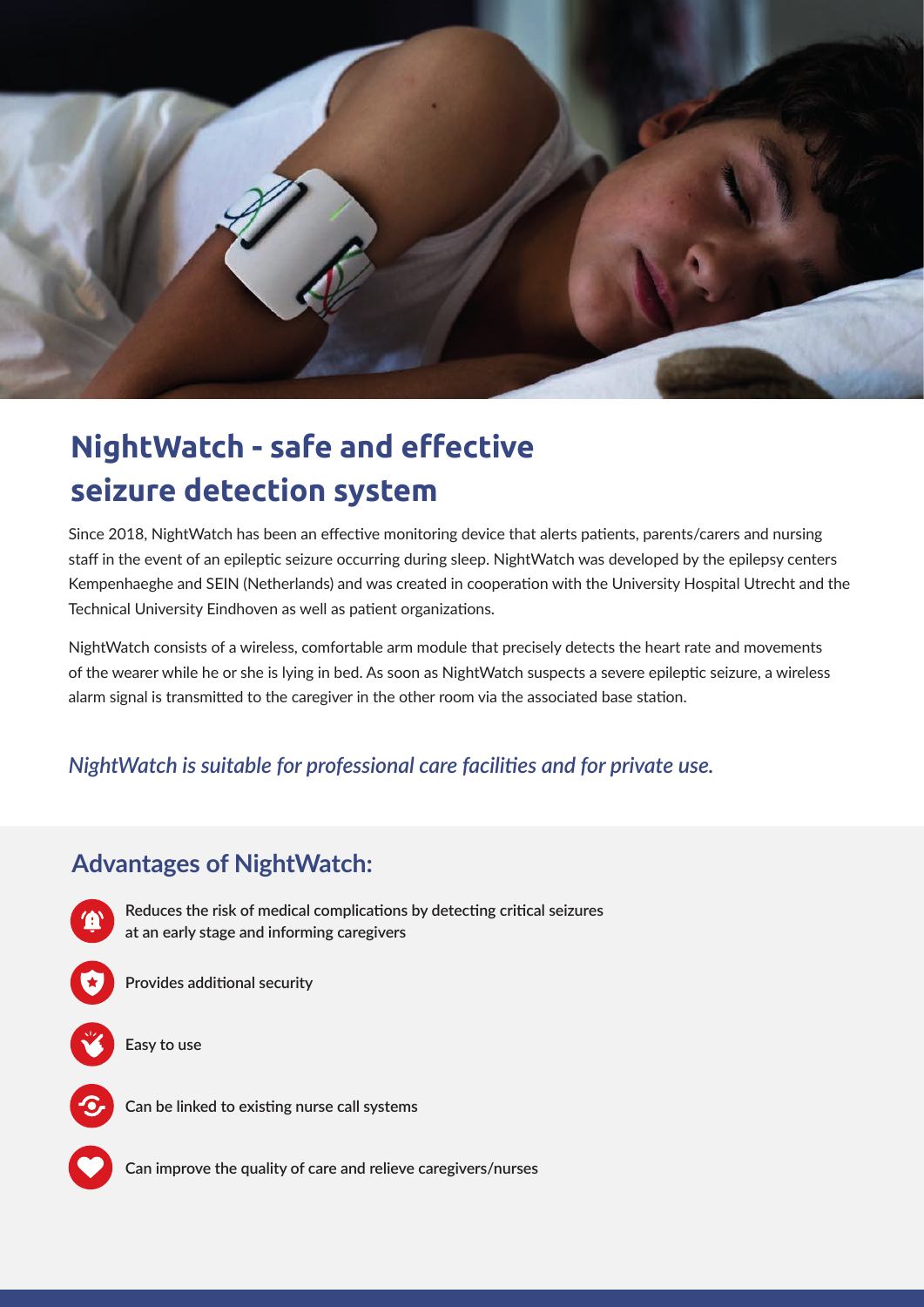#### **Clinical study proves: NightWatch detects clinically relevant nocturnal seizures better than bed sensors**

In a multicenter, prospective, video-controlled cohort study<sup>16</sup> in the home environment, the sensitivity of two different technical monitoring methods (NightWatch arm module and bed sensor) was investigated. Over a period of three months, a group of 28 patients, each of whom suffered more than one nocturnal, clinically relevant seizure per month, were fitted with a NightWatch arm module attached to their upper arm. Tonic-clonic seizures, tonic seizures lasting more than 30 seconds, hyperkinetic and clustered myoclonic seizures were classified as clinically relevant seizures. The control group consisted of 14 subjects from the original group. These were additionally monitored by a bed sensor in the mattress, which is considered the monitoring standard.

When used while sleeping, the NightWatch arm module registered movements (measured by 3D accelerometry) and controlled the heart rhythm (by photoplethysmography). In addition, all nocturnal seizures were confirmed by video and audio. A total of 1826 nights were monitored and 809 clinically relevant seizures were observed.<sup>16</sup>

The sensitivity of NightWatch was significantly higher. Compared to the control NightWatch detected nightly seizures much better: While the bed sensor detected only 3 of 10 seizures, 9 of 10 cases were registered with NightWatch. The improved control due to the high sensitivity was also appreciated by the caregivers involved: In an evaluation questionnaire, the majority stated that NightWatch is easy to use, provides more peace and freedom and reacts earlier when urgent help is needed.<sup>16</sup>



#### **NightWatch detects:**



### **Conclusion: To avoid a SUDEP, clinically relevant epilepsy seizures must be detected quickly and better**

Clinically relevant seizures such as tonic-clonic are associated with a high risk of SUDEP. Due to the short duration of such seizures, rapid detection is very important so that relatives/caregivers or nursing staff can quickly provide help to prevent a fatal event. Usually only 3 to 10 minutes remain. New monitoring systems such as NightWatch can help to quickly register 90% of the nightly clinically relevant seizures and immediately alert caregivers.

#### **NightWatch detects different types of epileptic seizures with a high degree of accuracy, for example:**





Tonic seizures **Aufliche Conic-clonic seizures** Hypermotoric



Grouped myoclonic seizures